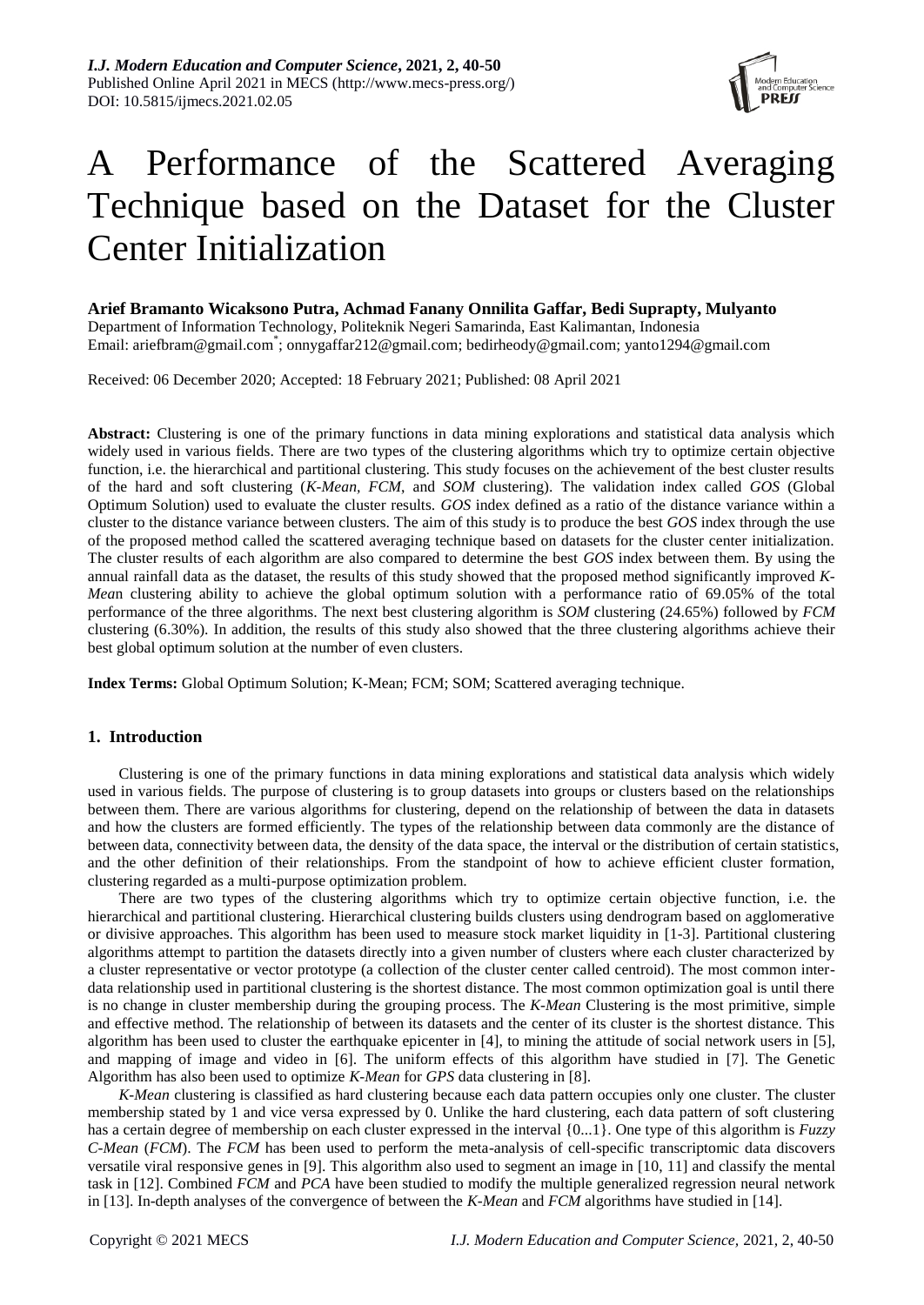Other clustering types are model-based clustering [\[15-18\]](#page-8-12), density-based clustering [\[19,](#page-8-13) [20\]](#page-8-14), and spatial clustering [\[21\]](#page-8-15). *SOM* (Self-Organizing Maps) is one of Artificial Neural Network architecture used for clustering that works with one type of machine learning that is unsupervised learning. *SOM* has been used for geospatial analysis of extreme weather events in [\[22\]](#page-8-16) and reduce the complexity of terrestrial lidar data in [\[23\]](#page-8-17). The asymmetric *SOM* compare to the asymmetric *K-Mean* have studied in [\[24\]](#page-9-0). Several other studies have also been carried out related to the application of SOM clustering [\[25-28\]](#page-9-1).

The validation index measure how well the general goal of clustering which is consists of two parameters, namely the similarity within clusters and separability between clusters. The clustering results can be evaluated by using *SC* (Silhouette coefficient) [\[29-31\]](#page-9-2), *PBM* (Pakhira-Bandyopadhyay-Maulik) [\[32\]](#page-9-3), *SSE* (Sum of Squared Errors), and other techniques. *SC* allows for the evaluation of a given assignment for a particular observation. *PBM* measure the goodness of clustering on different partitions of a given dataset and describe a cluster validity index of a cluster solution. *SSE* is the most popular evaluation of distance which only needs to consider the cohesion of clusters to evaluate the cluster quality [\[33\]](#page-9-4). *WB* index is one of the clustering results evaluation based on *SSW* (sum of squares within a cluster) used to measure the similarity within a cluster and *SSB SSW* (sum of squares between clusters) used to measure the separability between clusters [\[34\]](#page-9-5).

Various optimization techniques related to clustering activities with different aims and objectives have also been studied as in [\[35-38\]](#page-9-6). Optimization of cluster center initialization is one approach that has been widely used to obtain a good validation index measurement of clustering activities. Several studies related to this have been carried out in [\[20,](#page-8-14) [39-42\]](#page-9-7).

This study focuses on the achievement of the best cluster results of the hard and soft clustering (*K-Mean, FCM*, and *SOM* clustering). The validation index called *GOS* (Global Optimum Solution) used to evaluate the cluster results. *GOS* index defined as a ratio of the distance variance within a cluster to the distance variance between clusters. The aim of this study is to produce the best *GOS* index through the use of the proposed method called the scattered averaging technique based on datasets for the cluster center initialization. The cluster results of each algorithm are also compared to determine the best *GOS* index between them.

# **2. Materials and Methods**

### *A. The scattered averaging technique*

One of the simplest techniques to measure pattern the dataset to be grouped can be mapped into the *N*-dimensional Cartesian coordinates, where *N* is the number of data attributes. The clustering process performed on *N*-dimensional Cartesian coordinates that act as the data space. The scattered averaging technique is a proposed technique for cluster central initialization where the initial cluster center (called the initial centroid) placed scattered in the data space based on its dataset. This technique is expected to ensure the achievement of global optimum solutions regardless of how many iterations the process requires. Suppose there are 6 data has two attributes (*X* and *Y*) as follows:

|  |  |  | 6   3   2   3   4   5   1   8 |  |
|--|--|--|-------------------------------|--|
|  |  |  | 158772534                     |  |

Firstly, the dataset is sorted ascending by all its attributes (by *X*, then by *Y*) as follows:

|  | 1 1 2 3 3 3 4 5 6 7       |  |  |  |  |
|--|---------------------------|--|--|--|--|
|  | 3   8   5   7   2   5   1 |  |  |  |  |

If the dataset will be grouped into two clusters, then the initial cluster center as follows:

|  |                          | J |  | ≎              |  |  |  |
|--|--------------------------|---|--|----------------|--|--|--|
|  |                          |   |  | ≎              |  |  |  |
|  | 1 <sup>st</sup> centroid |   |  | $2nd$ centroid |  |  |  |

If the dataset will be grouped into three clusters then the initial cluster center as follows:

|  |                          | ີ<br>w |                | G | 6                        |  |  |  |
|--|--------------------------|--------|----------------|---|--------------------------|--|--|--|
|  |                          | G      |                |   |                          |  |  |  |
|  | 1 <sup>st</sup> centroid |        | $2nd$ centroid |   | 3 <sup>rd</sup> centroid |  |  |  |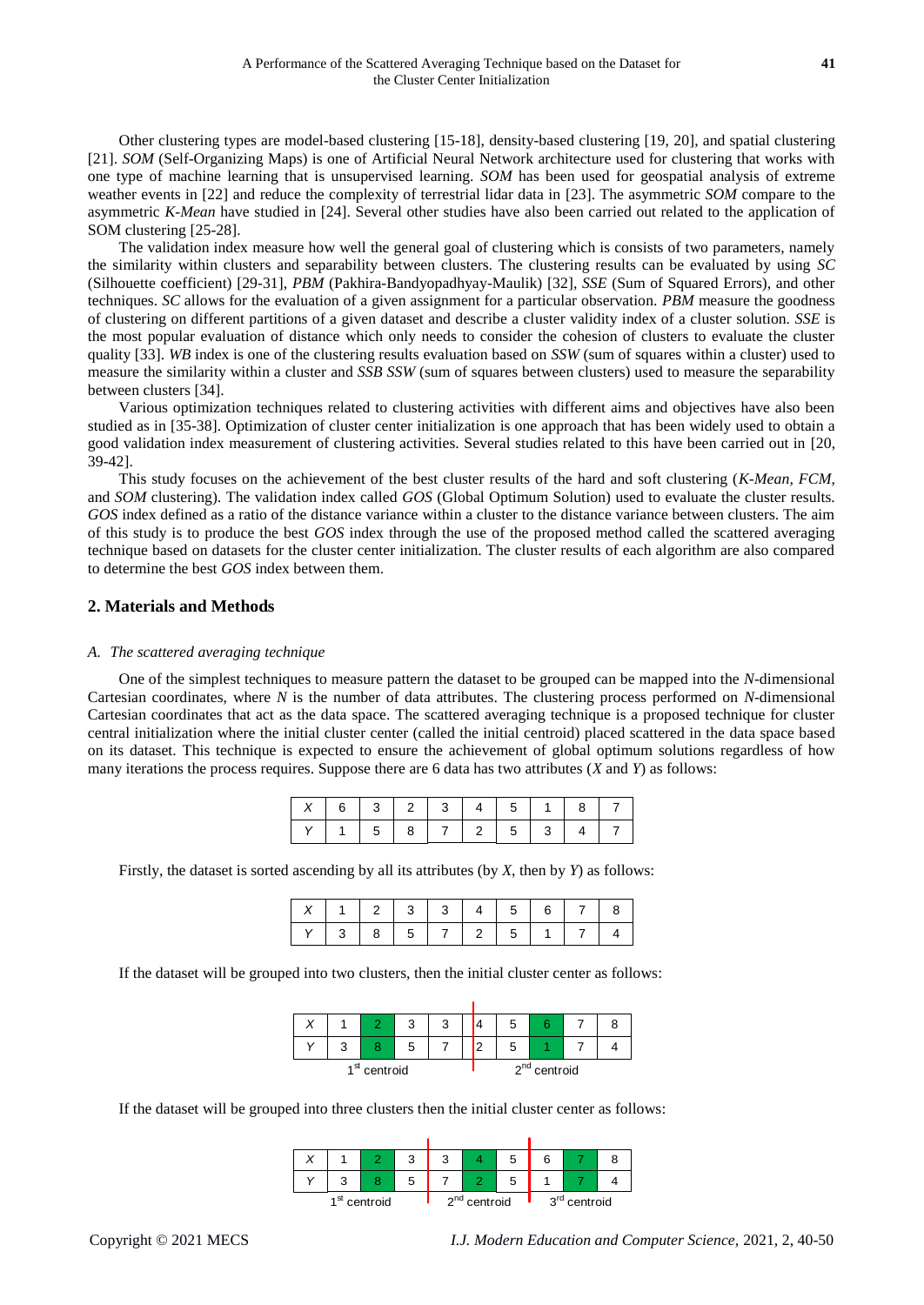The illustrations are shown in [Fig. 1.](#page-2-0)



<span id="page-2-0"></span>Fig. 1. Illustration of the cluster center initialization using the scattered averaging technique

If *D* is a dataset, *M* is the number of data, and  $k$  is the number of clusters desired then the cluster center initialization using the scattered averaging technique is expressed by:

$$
kk = floor(M/k)
$$
  
\n
$$
c(i,:) = D(:,floor(kk/2) + (i-1)*kk)
$$
\n(1)

where  $c(i,:)$  is the *i*<sup>th</sup> cluster center initialization, and (:) is the index notation of the number of data attributes. This technique will be applied to the *K-Mea*n algorithm, *FCM*, and *SOM* clustering to know its performance through measurement of *GOS* index of cluster result of each algorithm.

### *B. The Global Optimum Solution (GOS)*

A centroid is the cluster center. The best *GOS* achieved if the distance variance within a cluster as minimum as possible and the distance variance between clusters as maximum as possible. The *GOS* illustrated in [Fig. 2.](#page-2-1) Suppose the data as follows:

$$
X = \left[ \begin{array}{c} x_1 \ x_2 \dots x_M \end{array} \right]
$$

where *M* is the number of data. The measurement of data distribution to the average data is expressed by:

$$
Var[X] = E\left[\left(X - \mu_{X}\right)^{2}\right] = \frac{1}{n} \sum_{i=1}^{n} \left(X - \mu_{X}\right)^{2}
$$
\n(2)

where  $Var[X]$  is the variance of *X* and  $\mu_x$  is the average of *X*.



<span id="page-2-1"></span>Fig. 2. Illustration of the global optimum solution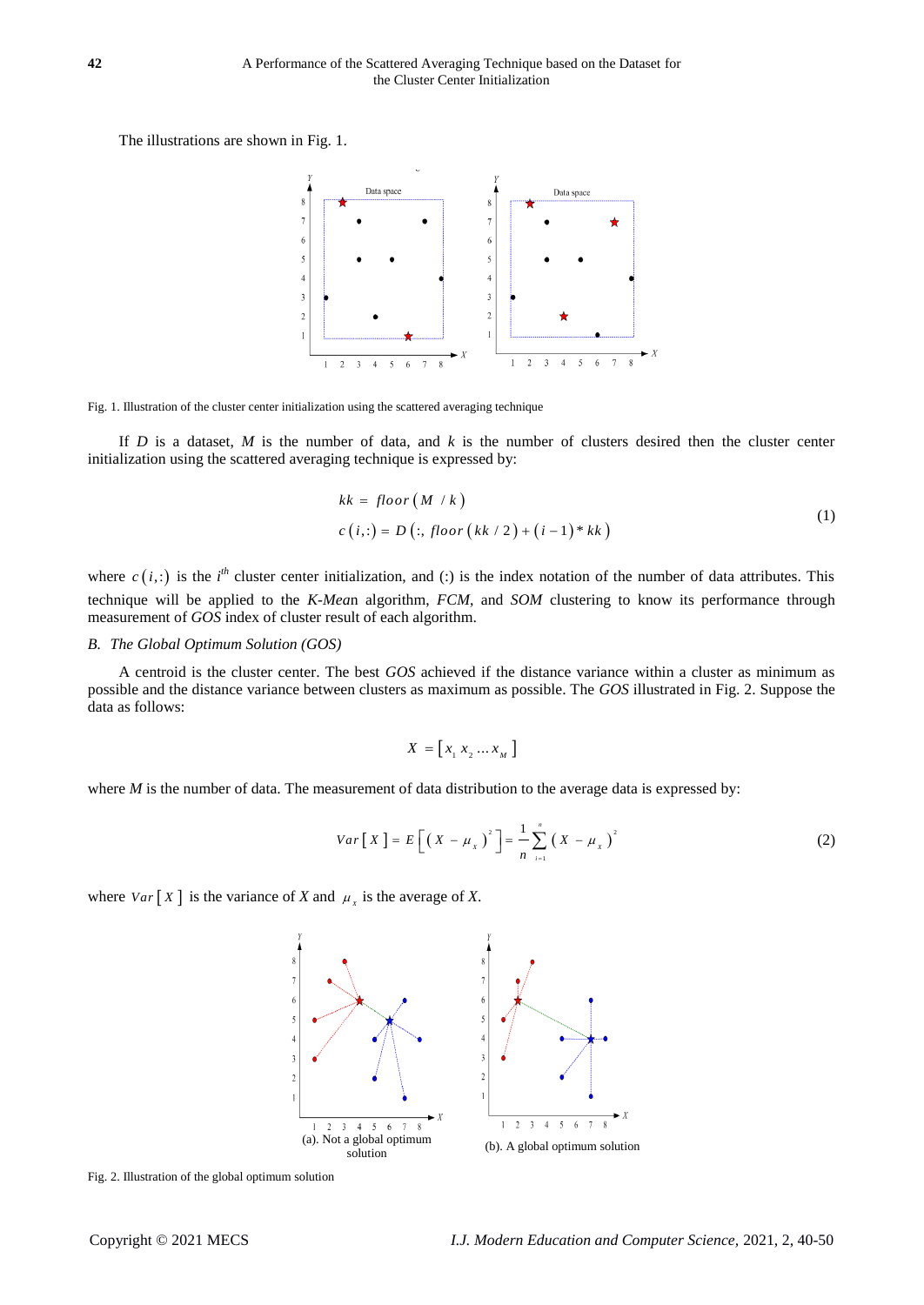If Var (member) represents the average of the distance variance between the cluster members against its centroid and  $Var(centroid)$  represents the distance variance of between their centroids, then the global optimum solution is reached if it satisfies:

$$
F = \min\left(Var\left(\text{member}\right)\right)AND\max\left(Var\left(\text{ centroid}\right)\right)\tag{3}
$$

The GOS index is expressed by:

$$
GOS = \frac{Var\left(\text{centroid}\right)}{Var\left(\text{member}\right)}\tag{4}
$$

The formula shows that the smaller the  $Var(member)$ , the higher the similarity between cluster members in a cluster. Besides, the larger the *Var* (*centroid*), the higher the separation between clusters. Finally, the higher the GOS index, the better the clustering results.

### *C. K-Mean clustering*

*K*-*Mean* clustering is an iterative process that partitions a dataset into a number of *K* clusters. *K*-*Mean* clustering is classified as hard clustering because the cluster membership stated by 1 and vice versa expressed by 0. The initial cluster center (called centroid) used as the starting point of the partition based on the shortest distance between the cluster center against each data in the dataset. The iteration process is done continuously until no change of cluster membership in each cluster. The distance function used is Euclidean distance [\[43-46\]](#page-9-8). The K-Mean clustering algorithm is shown in [Fig. 3.](#page-3-0)



<span id="page-3-0"></span>Fig. 3. The algorithm of K-Mean clustering

### *D. FCM clustering*

In principle, *Fuzzy C-Mean* (FCM) is similar to *K-Mean* clustering. *FCM* clustering is classified as soft clustering because of the cluster membership of each data expressed by the degree of membership in the range {0 ... 1} [\[46\]](#page-9-9). *FCM* clustering output is the most optimized partition of the centroid.

If  $X = \{x_1, x_2, ..., x_M\}$  is the dataset,  $V = \{v_1, v_2, ..., v_K\}$  is the set of centroid, and  $U = \{u_{11}, u_{12}, ..., u_{1K}\}$  is the degree of dataset membership in each centroid then the centroid partition optimization is obtained by minimizing the objective function expressed by: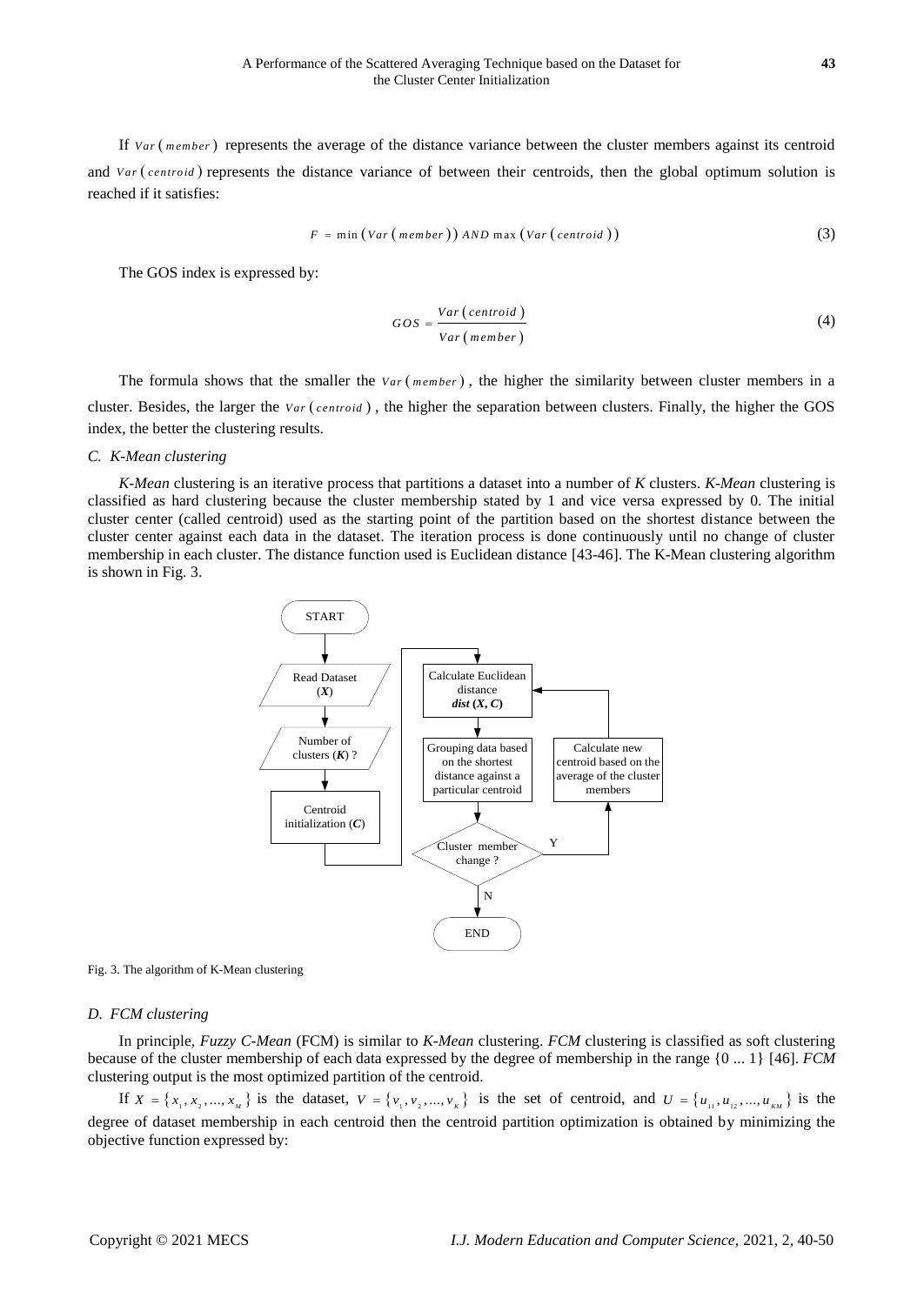$$
J(U, V) = \sum_{j=1}^{M} \sum_{i=1}^{K} (u_{ij})^{q} . (d_{ji})^{2}
$$
 (5)

where  $u_{ij}$  is the degree of membership of  $x_j$  in  $i^h$  cluster, and  $d_{ji}$  is the Euclidean distance of between  $x_j$  and  $v_j$ expressed by:

$$
\left(d_{ij}\right)^{2} = \left\|x_{j} - v_{i}\right\|^{2} \tag{6}
$$

The degree of membership of each data in each cluster is expressed by:

$$
u_{ij} = \frac{\left(1/\left(d_{ji}\right)^2\right)^{1/(q-1)}}{\sum_{k=1}^{K} \left(1/\left(d_{jk}\right)^2\right)^{1/(q-1)}}
$$
(7)

where *q* is the fuzzification parameter (fuzzyfier,  $q>1$ ). The generation of new centroids using the *COA* (Center of Area) formula expressed by:

$$
\overline{v}_{i} = \frac{\sum_{j=1}^{M} (u_{ij})^{q} x_{j}}{\sum_{j=1}^{M} (u_{ij})^{q}}
$$
(8)

The iteration process terminated if it satisfies:

$$
\left|V - \overline{V}\right| < \varepsilon \tag{9}
$$

where  $\varepsilon$  is the termination criteria within the range {0 ... 1}. The *FCM* clustering algorithm is shown i[n Fig. 4.](#page-4-0)



<span id="page-4-0"></span>

### *E. SOM clustering*

*SOM* is one type of *ANN* architecture classified as unsupervised learning. *SOM* has a more complex geometric grouping capability because of the non-linear nature of its neuronal functions. The goal of *SOM* is to map the input data pattern to the N-dimensional grid of the neuron. The *SOM* architecture consists of an input layer, an output layer, and an intra-layer unit connecting the input and output layer. Each neuron of the input layer directly connected to each neuron of the output layer. The input layer has a neuron of *M* vector training. The output layer has a neuron of *K* clusters. The *SOM* architecture is shown in [Fig. 5.](#page-5-0)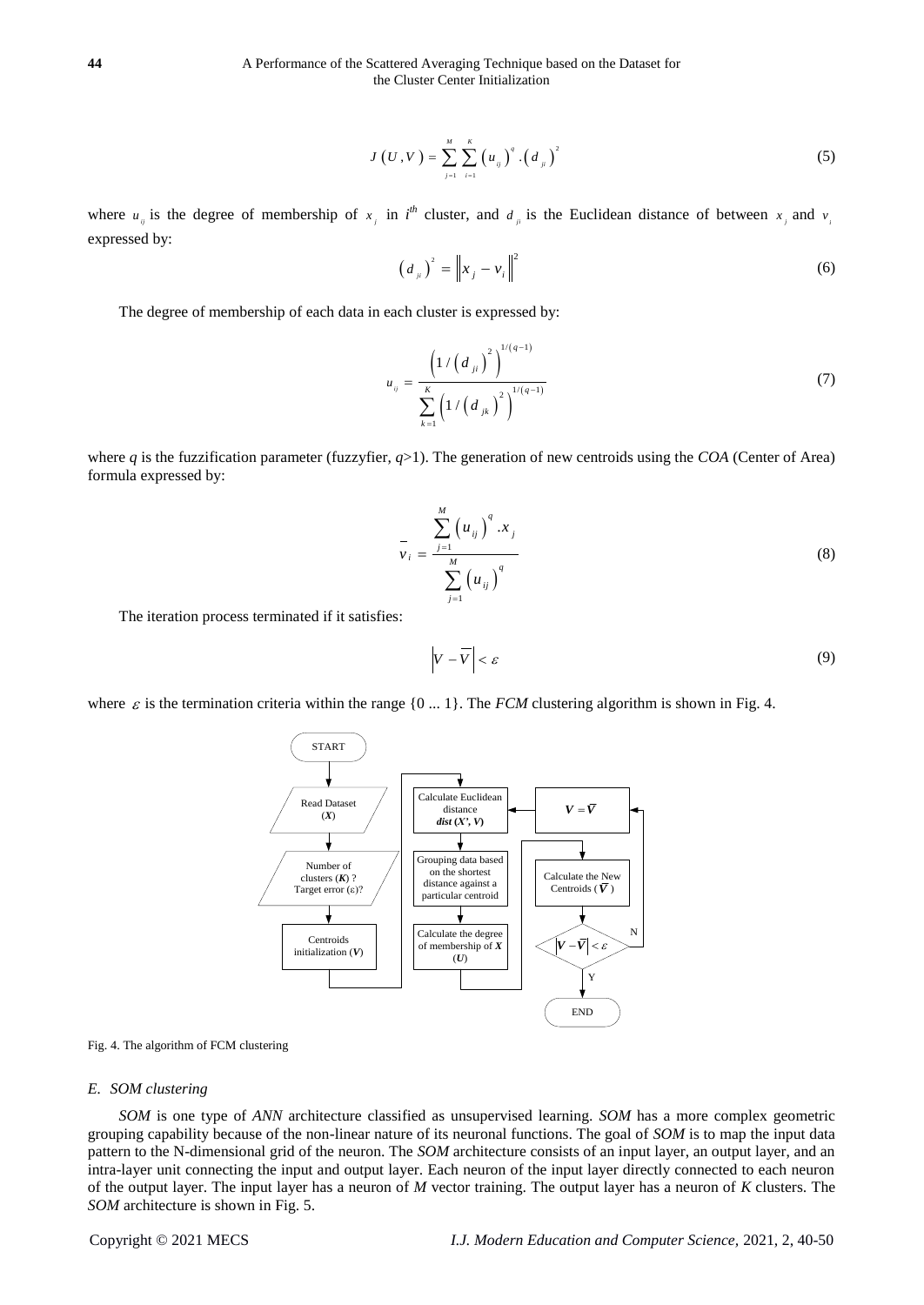In principle, the intra-layer is a layer that represents the neighbouring distance function between the input layer weights with the output layer weights that map data from the input layer into the cluster membership in the output layer [\[45\]](#page-9-10). The neighbouring distance function is expressed by:



<span id="page-5-0"></span>Fig. 5. The SOM architecture

*P* is the dataset, *IW* is a weighted intra-layer matrix as the centroid of each cluster, and *D* is the distance matrix. Winning neurons are the  $I_{W_i}$  output neuron weights that have the shortest distance  $P$ , expressed by:

$$
C(p) = \arg \min \| I w_i - p \|_2 \ i = 1...K \tag{11}
$$

If there is still a change in cluster membership, then the intra-layer weighted is updated using the following formula:

$$
Iw_{j}(t+1) = Iw_{j}(t) - \eta (p_{i} - Iw_{j}(t))
$$
\n(12)

where  $\eta$  is learning rate within the range  $\{0.1 \dots 0.9\}$ . In this case, the *SOM* clustering algorithm can achieve its best *GOS* index by setting the appropriate learning rate value. The *SOM* clustering algorithm is shown i[n Fig. 6.](#page-5-1)



<span id="page-5-1"></span>Fig. 6. The algorithm of SOM clustering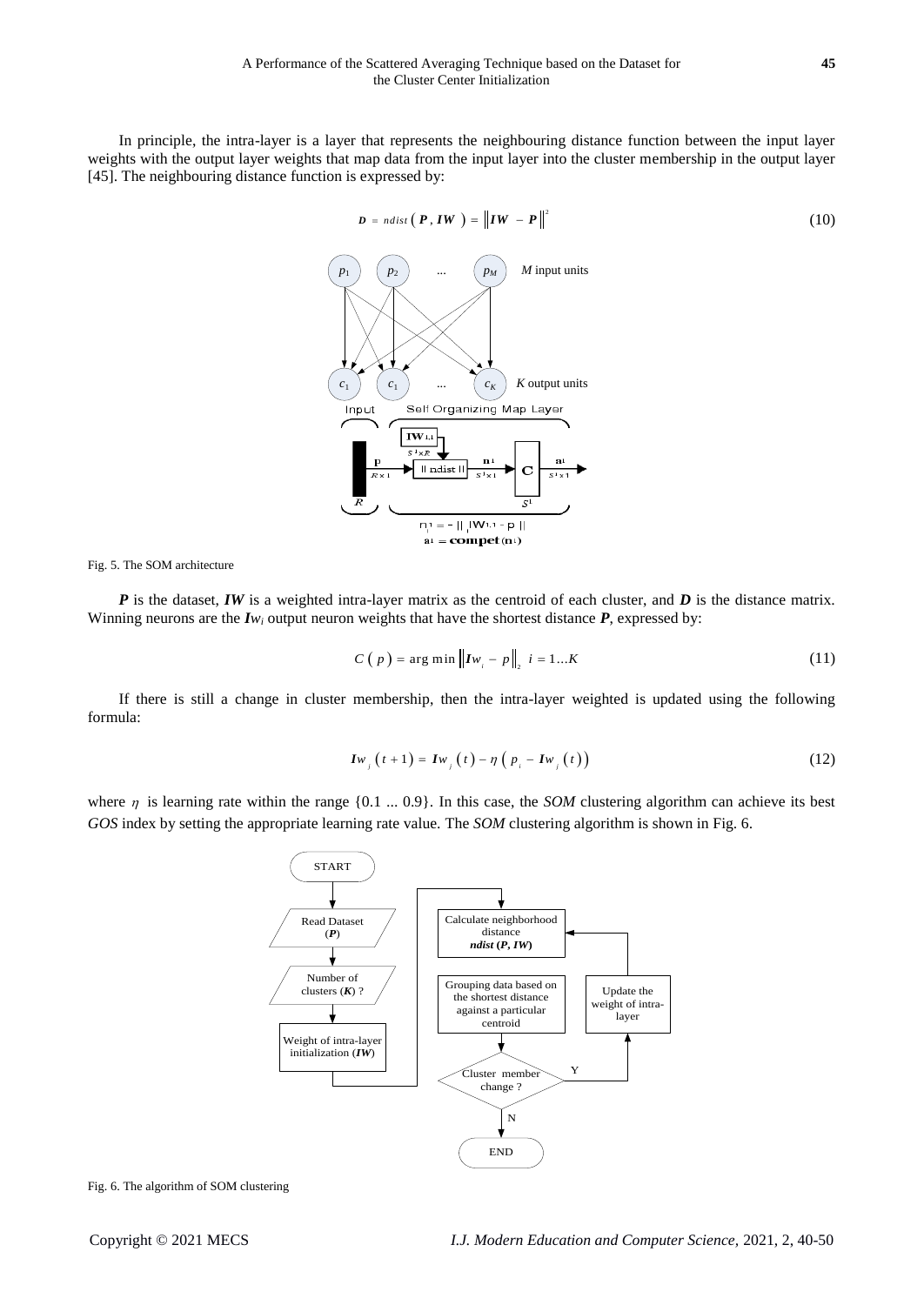# *F. Dataset*

This study uses annual rainfall data from the weather station of Samarinda city, East Kalimantan, Indonesia in period 2006-2016 (*BPS-Statistic of Samarinda Municipality, https://samarindakota.bps.go.id*). The dataset is shown in [Table 1.](#page-6-0) The data to be clustered is the annual rainfall pattern in each month during the period. The data attributes used are *min*, *max*, and *standard deviation* expressed by:

$$
X (i)_{\min} = \min (X (i, 2006 : 2016))
$$
  
\n
$$
X (i)_{\max} = \max (X (i, 2006 : 2016))
$$
  
\n
$$
X (i)_{\text{adv}} = \sqrt{\sum_{j=1}^{N} (X (i)_j - \overline{X} (i))^2 / (N - 1)}
$$
\n(13)

where  $X(i)$  is the annual rainfall in the *i*<sup>th</sup> month,  $X(i)$  is the average of the annual rainfall in the *i*<sup>th</sup> month, and *N* is the number of year in period 2006-2016. Dataset by its attributes shown in Table 2.

<span id="page-6-0"></span>Table 1. The Dataset of Annual Rainfall from The Weather Station of Samarinda City East Kalimantan Indonesia in the Period 2006-2016

| Year | Jan                                    | Feb | Mar | Apr | May | Jun | Jul | Aug | Sep          | Oct | <b>Nov</b> | Dec |
|------|----------------------------------------|-----|-----|-----|-----|-----|-----|-----|--------------|-----|------------|-----|
| 2006 | 228                                    | 207 | 215 | 207 | 307 | 185 | 24  | 98  | 108          | 70  | 191        | 110 |
| 2007 | 307                                    | 220 | 260 | 340 | 112 | 213 | 279 | 133 | 183          | 181 | 85         | 141 |
| 2008 | 143                                    | 194 | 211 | 259 | 51  | 205 | 333 | 149 | 153          | 208 | 501        | 350 |
| 2009 | 164                                    | 196 | 279 | 309 | 186 | 41  | 157 | 123 | 99           | 232 | 165        | 211 |
| 2010 | 148                                    | 162 | 157 | 164 | 223 | 320 | 259 | 144 | 202          | 235 | 207        | 224 |
| 2011 | 332                                    | 320 | 368 | 332 | 389 | 95  | 238 | 124 | 132          | 218 | 197        | 244 |
| 2012 | 330                                    | 206 | 257 | 371 | 128 | 172 | 147 | 140 | 110          | 116 | 228        | 220 |
| 2013 | 176                                    | 309 | 284 | 337 | 234 | 161 | 145 | 90  | 256          | 223 | 363        | 276 |
| 2014 | 273                                    | 197 | 319 | 126 | 190 | 211 | 50  | 81  | 82           | 111 | 300        | 449 |
| 2015 | 345                                    | 193 | 198 | 344 | 214 | 259 | 163 | 58  | $\mathbf{0}$ | 73  | 61         | 191 |
| 2016 | 159                                    | 99  | 318 | 369 | 225 | 202 | 163 | 99  | 226          | 175 | 292        | 357 |
|      | Table 2. The Dataset by Its Attributes |     |     |     |     |     |     |     |              |     |            |     |

| Attribute | Jan | Feb | Mar | Apr | May | Jun | Jul            | Aug | Sep | Oct | <b>Nov</b> | Dec |
|-----------|-----|-----|-----|-----|-----|-----|----------------|-----|-----|-----|------------|-----|
| Min       | 143 | 99  | 157 | 126 | 51  | -41 | 24             | 58  |     | 70  | 61         | 110 |
| Max       | 345 | 320 | 368 | 371 | 389 | 320 | 333            | 149 | 256 | 235 | 501        | 449 |
| Stdev     | 82  | 61  | 62  | 85  | 92  | 74  | Q <sub>2</sub> | 29  | 73  | 64  | 125        | 100 |

# **3. Result and Discussions**

In this study, the dataset grouped into 3 and 4 clusters using *K-Mean*, *FCM*, and *SOM* clustering. By ignoring the number of iterative processes, the visualization of the optimum global solution of each algorithm is shown in [Fig. 7,](#page-7-0) [Fig.](#page-7-1)  [8,](#page-7-1) an[d Fig. 9.](#page-7-2)

Table 3. The Results of the evaluation performance of All three clustering algorithms with cluster center initialization using the Scattered Averaging Technique

| Algorithm  | Parameters     | Three clusters | Four clusters | Five clusters | Six clusters | Average value | The<br>performance<br>ratio by total<br>GOS Index (%) |
|------------|----------------|----------------|---------------|---------------|--------------|---------------|-------------------------------------------------------|
|            | Var (centroid) | 660.8964       | 709.9072      | 998.8315      | 1191.7707    | 890.3515      |                                                       |
| K-Mean     | Var (member)   | 187.5208       | 143.3436      | 641.4617      | 135.5959     | 276.9805      |                                                       |
|            | GOS index      | 3.5244         | 4.9525        | 1.5571        | 8.7891       | 3.2145        | 69.05                                                 |
|            | Var (centroid) | 110.8552       | 211.1042      | 453.4930      | 429.1057     | 301.1395      |                                                       |
| <b>FCM</b> | Var (member)   | 1479.9727      | 997.9576      | 1056.1882     | 570.3514     | 1026.1175     |                                                       |
|            | GOS index      | 0.0749         | 0.2115        | 0.4294        | 0.7524       | 0.2935        | 6.30                                                  |
|            | Var (centroid) | 1334.9529      | 1055.7393     | 755.8469      | 956.5152     | 1025.7636     |                                                       |
| <b>SOM</b> | Var (member)   | 2059.3491      |               | 426.1999      | 419.5855     | 893.7015      |                                                       |
|            | GOS index      | 0.6482         | 1.5765        | 1.7735        | 2.2797       | 1.1478        | 24.65                                                 |
|            |                |                | <b>Total</b>  |               |              | 4.6557        |                                                       |

Especially for *SOM* clustering, the global optimum solution is achieved by  $n=0.8$ . The performance evaluation results from the three clustering algorithms with cluster center initialization using the scattered averaging technique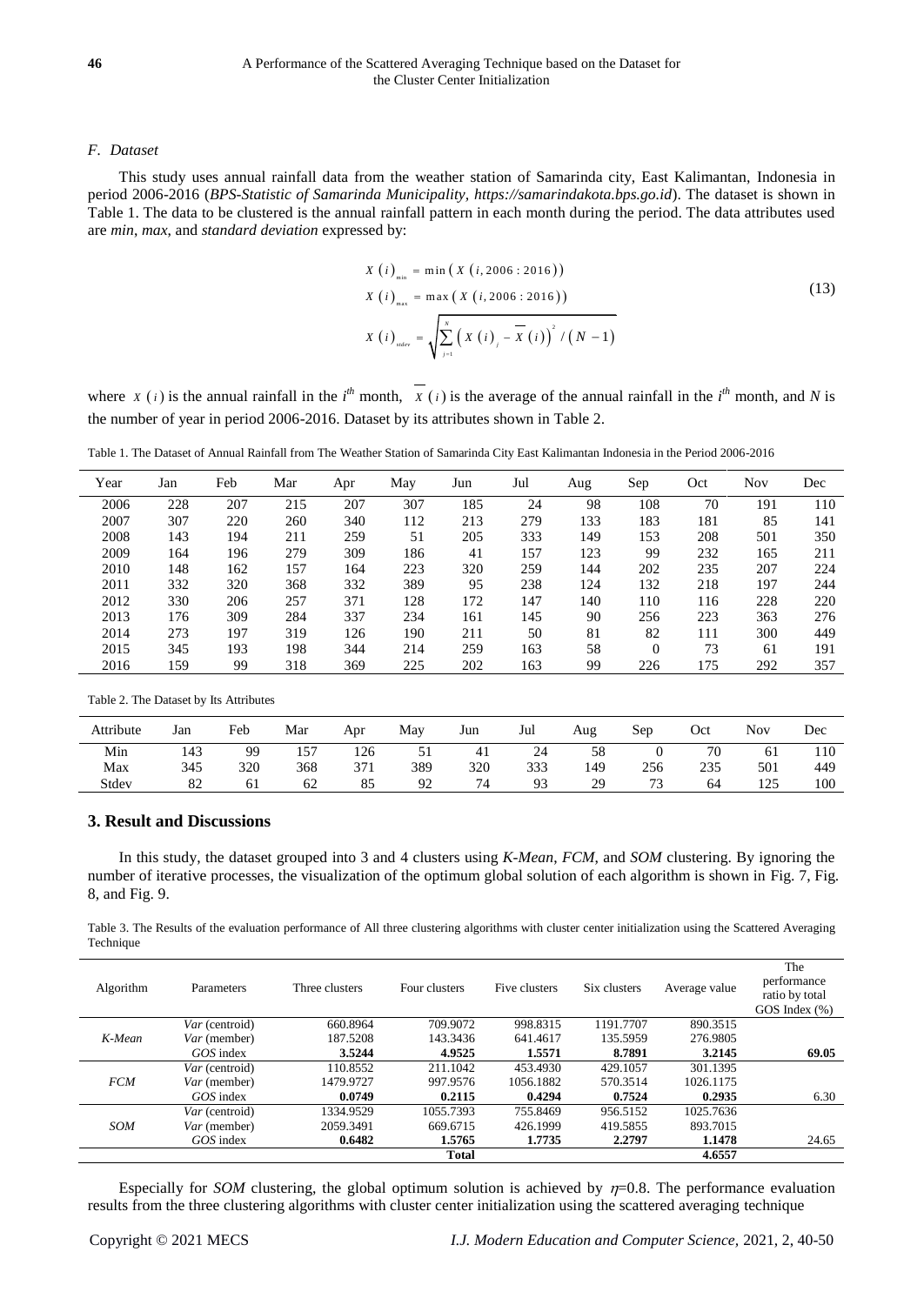shown in Table 3. The dataset in this table has been grouped into 3, 4, 5, and 6 clusters. It was intended to review the results of clustering based on the number of odd and even clusters.

Table 3 has shown that cluster center initialization using the scattered averaging technique based on the dataset used has improved *K-Mea*n clustering ability to achieve the global optimum solution with a performance ratio of 69.05% of the total performance of the three algorithms. This result is evidenced by the average *GOS* Index of the *K-Mean* clustering (3.2145) is greater than the others ( $FCM = 0.2935$ ,  $SOM = 1.1478$ ). The next best clustering algorithm is *SOM* clustering (24.65%) followed by *FCM* clustering (6.30%). In addition, Table 3 also shown that the three clustering algorithms achieve their best global optimum solution at the number of even clusters.



(a). three clusters by *K-Mean* (b). four clusters by *K-Mean*

<span id="page-7-0"></span>Fig. 7. The global optimum solution by *K-Mean* clustering algorithm



<span id="page-7-1"></span>Fig. 8. The global optimum solution by *FCM* clustering algorithm



<span id="page-7-2"></span>Fig. 9. The global optimum solution by *SOM* clustering algorithm

0 50 100 150 200 0  $200$ 400 600 0 50  $100$ 150 **Min 3 1 1 4 Mapping of RainFall Pattern by K-Mean (4 clusters), performance = 4.9525 var.dist between center of cluster = 709.9072 var.dist between member of cluster = 143.3436 8 2 10 12 3 2 4 6 5 7 9 11 Max Deviation Standard**



Mapping of RainFall Pattern by SOM (4 clusters, alpha : 0.8), performance = 1.5765<br>var.dist between center of cluster = 1055.7393<br>var.dist between member of cluster = 669.6715

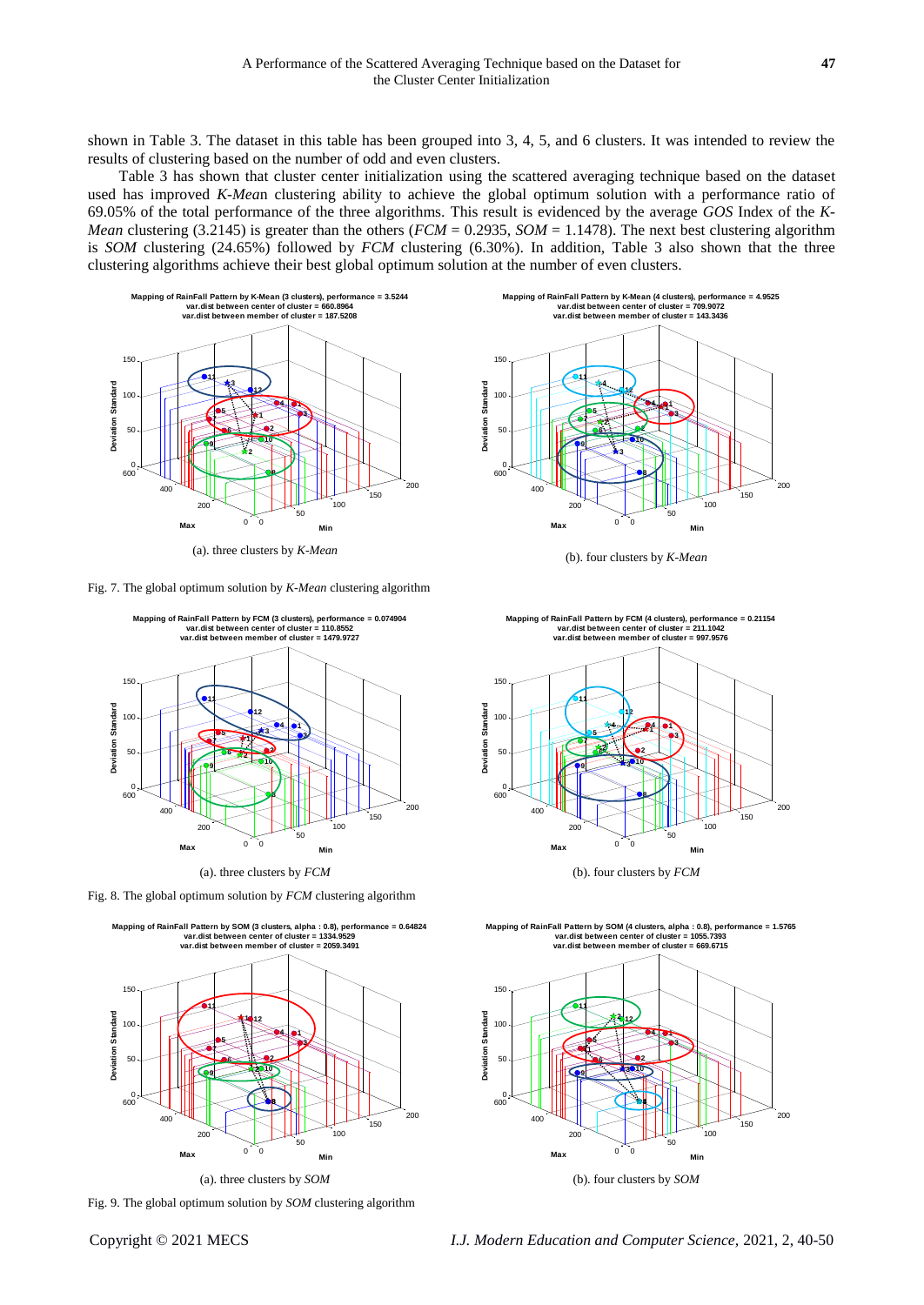# **4. Conclusions**

This study has implemented the scattered averaging technique for cluster center initialization based on its dataset applied to *K-Mean*, *FCM*, and *SOM* clustering algorithms. Their performance measured by using the *GOS* index. The results of this study had showed that this technique significantly improves the ability of *K-Mean* clustering in achieving global optimum solutions compared to *SOM* and *FCM* clustering algorithms. In addition, those clustering algorithms achieve their best global optimum solution on even-numbered clusters.

Future work is how to apply the scattered averaging technique based on the data space boundary in the *N*dimensional Cartesian coordinates applied to *K-Mean*, *FCM*, and *SOM* clustering algorithms.

# **Acknowledgment**

The authors would like to express their heartfelt thanks to The Modern Computing Research Center, Politeknik Negeri Samarinda, for providing all their support.

# **References**

- <span id="page-8-0"></span>[1] A. Sharma, Y. López, and T. Tsunoda, "Divisive hierarchical maximum likelihood clustering," *BMC Bioinformatics,* vol. 18, 2017.
- [2] A. Salighehdar, Y. Liu, D. Bozdog, and a. I. Florescu, "Cluster Analysis of Liquidity Measures in a Stock Market using High Frequency Data," *Journal of Management Science and Business Intelligence,* pp. 1-8, 2017.
- [3] S. Kumar and D. Toshniwal, "Analysis of hourly road accident counts using hierarchical clustering and cophenetic correlation coefficient (CPCC)," *Journal of Big Data,* vol. 3, 2016.
- <span id="page-8-1"></span>[4] P. Novianti, D. Setyorini, and U. Rafflesia, "K-Means cluster analysis in earthquake epicenter clustering," *International Journal of Advances in Intelligent Informatics,* vol. 3, pp. 81-89, 2017.
- <span id="page-8-2"></span>[5] V. Gurusamy, S. Kannan, and J. R. Prabhu, "Mining the Attitude of Social Network Users using K-means Clustering," *International Journal of Advanced Research in Computer Science and Software Engineering,* vol. 7, pp. 226-230, 2017.
- <span id="page-8-3"></span>[6] M. Oskarsson, "Temporally Consistent Tone Mapping of Images and Video Using Optimal K-means Clustering," *Journal of Mathematical Imaging and Vision,* vol. 57, pp. 225-238, 2016.
- <span id="page-8-4"></span>[7] J. Wu, "The Uniform Effect of K-means Clustering," *Springer Theses,* pp. 17-35, 2012.
- <span id="page-8-5"></span>[8] X. Zhou, J. Gu, S. Shen, H. Ma, F. Miao, H. Zhang, and H. Gong, "An Automatic K-Means Clustering Algorithm of GPS Data Combining a Novel Niche Genetic Algorithm with Noise and Density," *ISPRS International Journal of Geo-Information,* vol. 6, p. 392, 2017.
- <span id="page-8-6"></span>[9] A. Khan, D. Katanic, and J. Thakar, "Meta-analysis of cell-specific transcriptomic data using fuzzy c-means clustering discovers versatile viral responsive genes," *BMC Bioinformatics,* vol. 18, 2017.
- <span id="page-8-7"></span>[10] H.-Y. Li, W.-J. Hwang, and C.-Y. Chang, "Efficient Fuzzy C-Means Architecture for Image Segmentation," *Sensors,* vol. 11, pp. 6697-6718, 2011.
- <span id="page-8-8"></span>[11] J. Yang, Y.-s. Ke, and M.-z. Wang, "An adaptive clustering segmentation algorithm based on FCM," *Turkish Journal of Electrical Engineering & Computer Sciences,* vol. 25, pp. 4533-4544, 2017.
- <span id="page-8-9"></span>[12] A. Gupta and D. Kumar, "Fuzzy clustering-based feature extraction method for mental task classification," *Brain Informatics,*  vol. 4, pp. 135-145, 2016.
- <span id="page-8-10"></span>[13] C. S. Chin, X. Ji, W. L. Woo, T. J. Kwee, and W. Yang, "Modified multiple generalized regression neural network models using fuzzy C-means with principal component analysis for noise prediction of offshore platform," *Neural Computing and Applications,* 2017.
- <span id="page-8-11"></span>[14] A. Saha and S. Das, "Feature-weighted clustering with inner product induced norm based dissimilarity measures: an optimization perspective," *Machine Learning,* vol. 106, pp. 951-992, 2017.
- <span id="page-8-12"></span>[15] G. Malsiner-Walli, S. Frühwirth-Schnatter, and B. Grün, "Model-based clustering based on sparse finite Gaussian mixtures," *Statistics and Computing,* vol. 26, pp. 303-324, 2014.
- [16] P. D. McNicholas, "Model-based clustering," *Journal of Classification,* vol. 33, pp. 331-373, 2016.
- [17] S. Zhang, Z. Li, K. Beland, and G. Lu, "Model-based clustering with certainty estimation: implication for clade assignment of influenza viruses," *BMC Bioinformatics,* vol. 17, 2016.
- [18] S. Akogul and M. Erisoglu, "An Approach for Determining the Number of Clusters in a Model-Based Cluster Analysis," *Entropy,* vol. 19, p. 452, 2017.
- <span id="page-8-13"></span>[19] F. Huang, Q. Zhu, J. Zhou, J. Tao, X. Zhou, D. Jin, X. Tan, and L. Wang, "Research on the Parallelization of the DBSCAN Clustering Algorithm for Spatial Data Mining Based on the Spark Platform," *Remote Sensing,* vol. 9, p. 1301, 2017.
- <span id="page-8-14"></span>[20] J. Huang, Q. Zhu, L. Yang, D. Cheng, and Q. Wu, "QCC: a novel clustering algorithm based on Quasi-Cluster Centers," *Machine Learning,* vol. 106, pp. 337-357, 2017.
- <span id="page-8-15"></span>[21] M. Bertamini, M. Zito, N. E. Scott-Samuel, and J. Hulleman, "Spatial clustering and its effect on perceived clustering, numerosity, and dispersion," *Attention, Perception, & Psychophysics,* vol. 78, pp. 1460-1471, 2016.
- <span id="page-8-16"></span>[22] A. Akande, A. C. Costa, J. Mateu, and R. Henriques, "Geospatial Analysis of Extreme Weather Events in Nigeria (1985–2015) Using Self-Organizing Maps," *Advances in Meteorology,* vol. 2017, pp. 1-11, 2017.
- <span id="page-8-17"></span>[23] C. Nguyen, M. Starek, P. Tissot, and J. Gibeaut, "Unsupervised Clustering Method for Complexity Reduction of Terrestrial Lidar Data in Marshes," *Remote Sensing,* vol. 10, p. 133, 2018.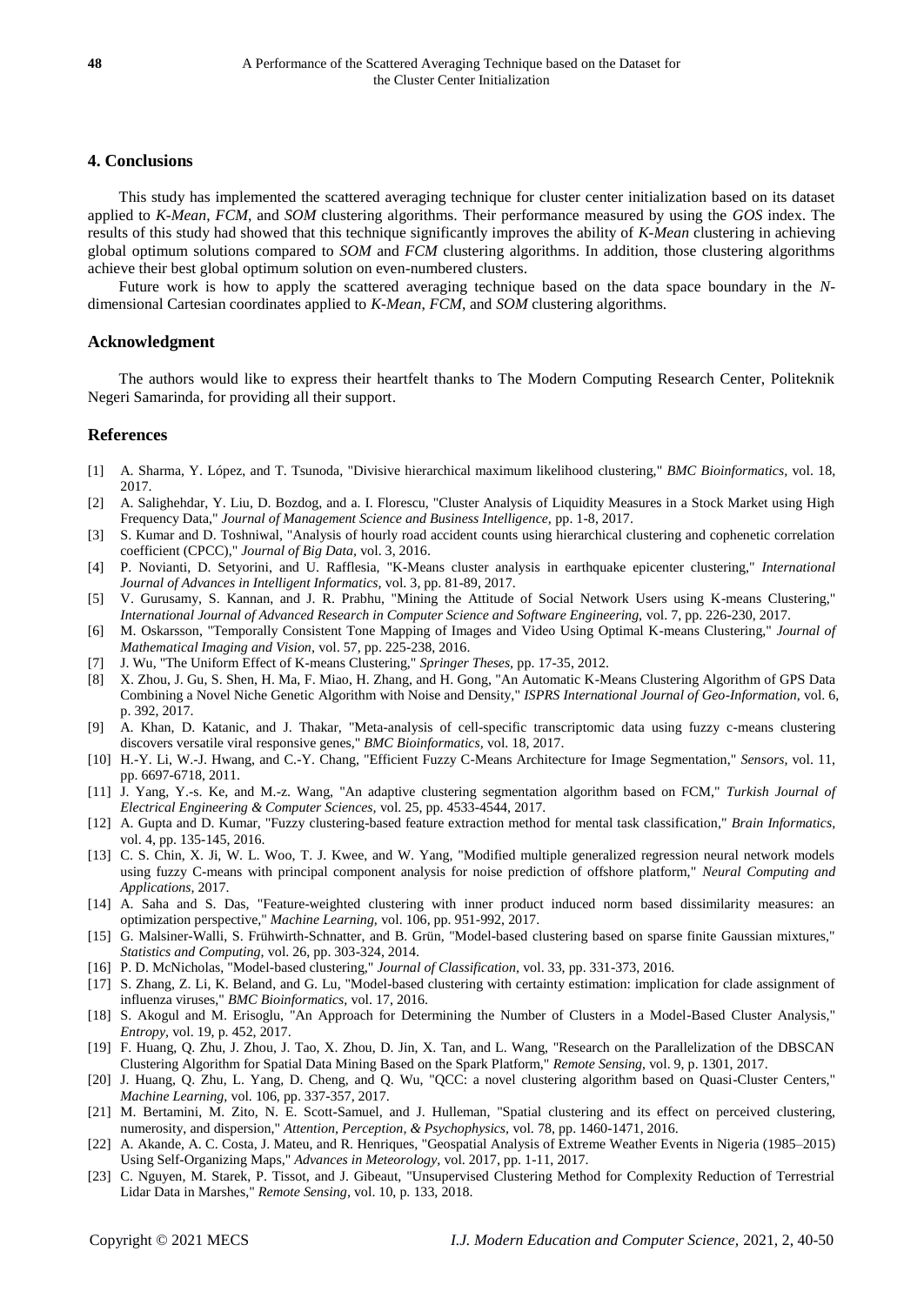- <span id="page-9-0"></span>[24] D. Olszewski, "Asymmetric K -Means Clustering of the Asymmetric Self-Organizing Map," *Neural Processing Letters,* vol. 43, pp. 231-253, 2015.
- <span id="page-9-1"></span>[25] U. F. Alias, N. B. Ahmad, and S. Hasan, "Mining of E-learning Behavior using SOM Clustering," *6th ICT International Student Project Conference (ICT-ISPC),* 2017.
- [26] S. Honghong and H. Lili, "A Binary Approximate Naive Bayesian Classification Algorithm Based on SOM Neural Network Clustering " *2017 International Conference on Computer Systems, Electronics and Control (ICCSEC),* 2017.
- [27] D. K. Roy and H. M. Pandey, "A New Clustering Method Using an Augmentation to the Self Organizing Maps," *8th International Conference on Cloud Computing, Data Science & Engineering (Confluence), Noida, India,* 2018.
- [28] L.-F. Zhang, C.-F. Li, H.-R. Wang, and M.-Y. Shi, "Research on Face Image Clustering based on Integrating SOM and Spectral Clustering Algorithm," *Proceeding of the 2018 International Conference on Machine Learning and Cybernetics, Chengdu, China,* 2018.
- <span id="page-9-2"></span>[29] U. Maulik and S. Bandyopadhyay, "Performance Evaluation of Some Clustering Algorithms and Validity Indices," *IEEE TRANSACTIONS ON PATTERN ANALYSIS AND MACHINE INTELLIGENCE,* vol. 24, pp. 1650-1654, 2002.
- [30] O. Arbelaitz, I. Gurrutxaga, J. Muguerza, J. M. Pérez, and I. Perona, "An extensive comparative study of cluster validity indices," *Pattern Recognition,* vol. 46, pp. 243-256, 2013.
- [31] S. Jauhiainen and T. Karkkainen, "A Simple Cluster Validation Index with Maximal Coverage," in *European Symposium on Artificial Neural Networks (ESANN 2017), Computational Intelligence and Machine Learning*, Bruges (Belgium), 2017, pp. 293-298.
- <span id="page-9-3"></span>[32] M. F. Zarandi, M. Faraj, and M. Karbasian, "An Exponential cluster validity index for Fuzzy Clustering with Crisp and Fuzzy Data," *Transaction E: Industrial Engineering,* vol. 17, pp. 95-110, 2010.
- <span id="page-9-4"></span>[33] J. Hämäläinen, S. Jauhiainen, and T. Kärkkäinen, "Comparison of Internal Clustering Validation Indices for Prototype-Based Clustering," *Algorithms,* vol. 10, p. 105, 2017.
- <span id="page-9-5"></span>[34] Q. Zhao and P. Fränti, "WB-index: A sum-of-squares based index for cluster validity," *Data & Knowledge Engineering,* vol. 92, pp. 77-89, 2014.
- <span id="page-9-6"></span>[35] R. Kama, K. Chinegaram, R. B. Tummala, and R. R. Ganta, "Segmentation of Soft Tissues and Tumors from Biomedical Images using Optimized K-Means Clustering via Level Set formulation," *International Journal of Intelligent Systems and Applications(IJISA),* vol. 11, pp. 18-28, 2019.
- [36] D. A. A. Gnana Singh and E. J. Leavline, "Dimensionality Reduction for Classification and Clustering," *International Journal of Intelligent Systems and Applications(IJISA),* vol. 11, pp. 61-68, 2019.
- [37] A. Khandare and A. S. Alvi, "Optimized Time Efficient Data Cluster Validity Measures," *International Journal of Information Technology and Computer Science(IJITCS),* vol. 10, pp. 46-54, 2018.
- [38] A. Khandare and A. Alvi, "Efficient Clustering Algorithm with Enhanced Cohesive Quality Clusters," *I.J. Intelligent Systems and Applications (IJISA),* vol. 10, pp. 48-57, 2018.
- <span id="page-9-7"></span>[39] S. H. Jung, H. Lee, and J. H. Huh, "A Novel Model on Reinforce K-Means Using Location Division Model and Outlier of Initial Value for Lowering Data Cost," *Entropy (Basel),* vol. 22, Aug 17 2020.
- [40] B. K. Mishra, A. K. Rath, S. K. Nanda, and R. R. Baidyanath, "Efficient Intelligent Framework for Selection of Initial Cluster Centers," *International Journal of Intelligent Systems and Applications(IJISA),* vol. 11, pp. 44-55, 2019.
- [41] A. Kumar and S. Kumar, "Density Based Initialization Method for K-Means Clustering Algorithm," *International Journal of Intelligent Systems and Applications(IJISA),* vol. 9, pp. 40-48, 2017.
- [42] R. T. Aldahdooh and W. Ashour, "DIMK-means "Distance-based Initialization Method for K-means Clustering Algorithm"," *International Journal of Intelligent Systems and Applications(IJISA),* vol. 5, pp. 41-51, 2013.
- <span id="page-9-8"></span>[43] A. F. O. Gaffar, Ibayasid, R. Malani, A. B. W. Putra, and A. Wajiansyah, "Optimization of the Spatial Interpolation Based on the Sliding Neighborhood Operation Method by using K-Mean Clustering for Predicting the Topographic Shape of the Ground Surface " *International Journal of Advances in Soft Computing & Its Applications,* vol. 11, 2019.
- [44] M. E. Hiswati, A. F. O. Gaffar, Rihartanto, and Haviluddin, "Minimum wage prediction based on K-Mean clustering using neural based optimized Minkowski Distance Weighting," *International Journal of Engineering & Technology (IJET),* vol. 7, pp. 90-93, 2018.
- <span id="page-9-10"></span>[45] Mislan, Haviluddin, R. Alfred, and A. F. O. Gaffar, "A Performance Neighborhood Distance (ndist) Between K -Means and SOM Algorithms," *Advanced Science Letters,* vol. 24, pp. 1224-1229, 2018.
- <span id="page-9-9"></span>[46] Purnawansyah, Haviluddin, A. F. O. Gafar, and I. Tahyudin, "Comparison Between K-Means and Fuzzy C-Means Clustering in Network Traffic Activities," Cham, 2018, pp. 300-310.

# **Authors' Profiles**



**Arief Bramanto Wicaksono Putra**. Born in Balikpapan, January 20, 1983. Completed undergraduate (D4) majoring in Information Technology at Electronic Engineering Polytechnic Institute of Surabaya in 2006. Completed postgraduate study of Electrical Engineering Department at Brawijaya University Malang in 2014. Beginning in 2008 working as a lecturer in the Department of Information Technology, State Polytechnic of Samarinda until now. His representative published articles two years ago list as follow : In 2019 with IEEE conference published as [Prediction of The Topographic Shape of The Ground Surface Using IDW Method](javascript:void(0))  [through The Rectangular-Neighborhood Approach, Feature-Based Video Frame Compression Using Adaptive](javascript:void(0))  [Fuzzy Inference System,](javascript:void(0)) [Steganography for Data Hiding in Digital Audio Data using Combined Least](javascript:void(0)) 

[Significant Bit and 4-Wrap Length Method,](javascript:void(0)) and [Measurement of Electrical Power Usage Performance using Density Based](javascript:void(0))  [Clustering Approach.](javascript:void(0)) In 2020 with IEEE conference published as [A Deep Auto Encoder Semi Convolution Neural Network for](https://ieeexplore.ieee.org/abstract/document/9163775/)  [Yearly Rainfall Prediction,](https://ieeexplore.ieee.org/abstract/document/9163775/) [A multi-frame blocking for signal segmentation in voice command recognition.](https://ieeexplore.ieee.org/abstract/document/9163761/)And Journal article list :